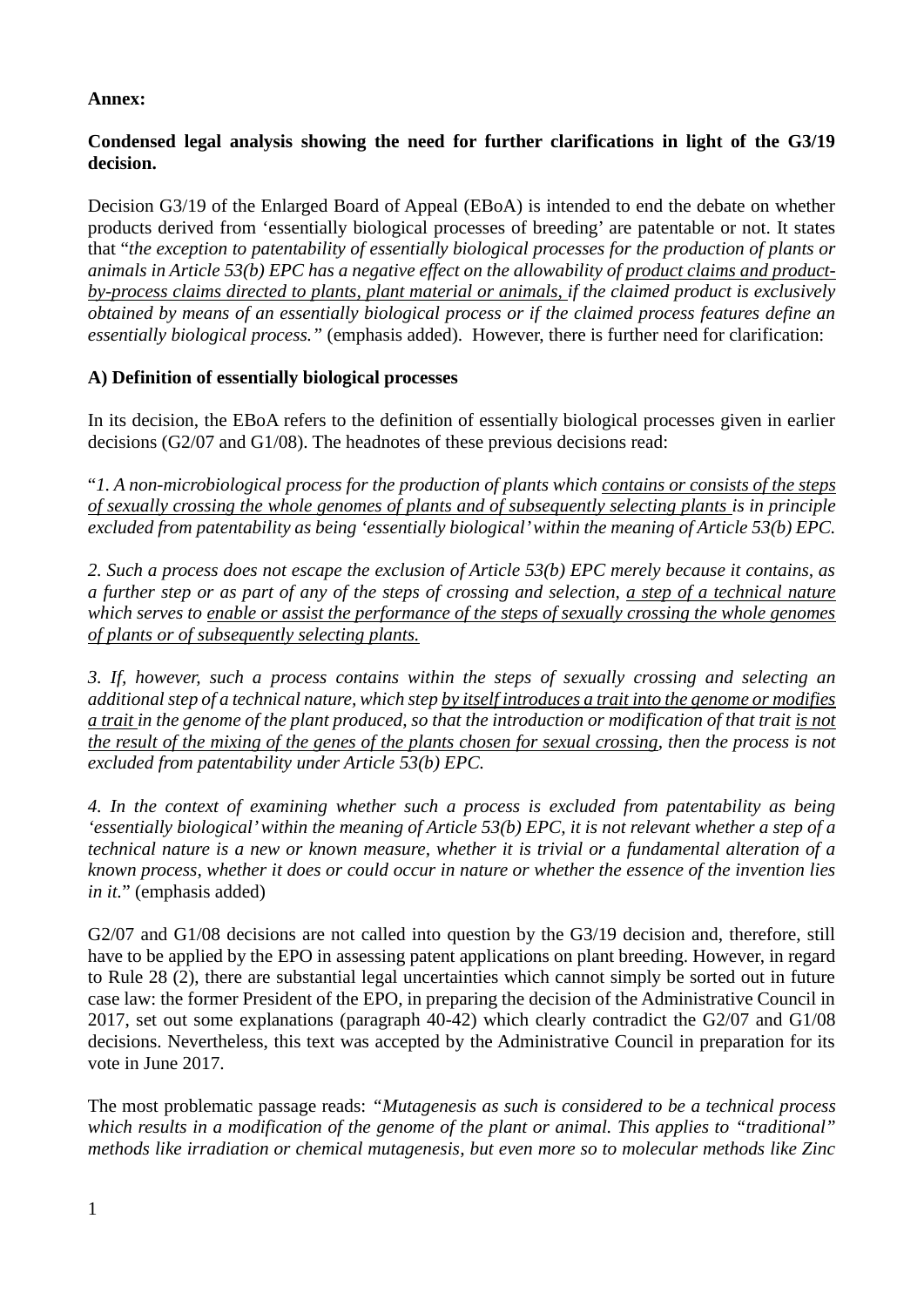*Finger Nucleases, CRISPR, TALEN, ODM (oligonucleotide directed mutagenesis), etc. which require man-made molecules for targeted mutagenesis."* 

There is no doubt that this statement is in conflict with the G2/07 and G1/08 decisions. In order to assess whether a technical step can render the overall process eligible for patent protection, the Enlarged Board of Appeal, in its decisions G2/07 and G1/08, gives the following criteria: "*This is the case, for example, for genetic engineering techniques applied to plants which techniques differ profoundly from conventional breeding techniques as they work primarily through the purposeful insertion and/or modification of one or more genes in a plant (cf T 356/93 supra). However, in such cases the claims should not, explicitly or implicitly, include the sexual crossing and selection process."* (emphasis added)

Accordingly, what is needed to overcome the prohibition of Article 53(b) and Rule 28(2), is a technical step within the process that directly and purposefully establishes a desired trait (defined phenotype) in the genome, and therefore has to be considered fundamentally different to methods of conventional breeding. In this regard, a clear technical distinction between 'essentially biological' processes (conventional breeding) and technical interventions (old and new methods of genetic engineering) can easily be made, as shown below:

#### (1) Essentially biological processes:

Conventional breeding starts from a broad range of genetic diversity, followed by further crossing and selection. If methods such as irradiation are used, this does not change the overall process in the meaning of Article 53(b). In general, physico-chemical mutagenesis just triggers genomic changes in a non-targeted way to enhance genetic diversity in the plant material, which is needed for further steps of crossing and selection. To derive a desired trait (phenotype), for example, after irradiation, crossing and selection will always be needed to eliminate undesirable mutations (by segregation), and to introduce the desired mutations to a favorable genetic background. This genetic background typically should allow a high expression of the desired mutations in absence of genetic characteristics which negatively interfere with the biological characteristics of the intended phenotype. Therefore, to establish a desired trait after irradiation, the claims will always explicitly, or implicitly, include sexual crossing and selection processes. In conclusion, by introducing such a step, the overall process still cannot escape the prohibition in Article 53(b) and Rule 28(2). There is no doubt that, in light of the G2/07 and G1/08 decisions, such processes still have to be considered as 'essentially biological'.

#### (2) Technical processes:

On the other hand, technical methods of genetic engineering involve the insertion of additional DNA sequences or the usage of biotechnological mutagens, and therefore allow the direct and targeted change of specific genes in the genome. These techniques not only result in alterations of the genome, but enable direct introduction of defined biological characteristics (phenotypes), so-called 'traits', in existing varieties. To achieve its goal, genetic engineering typically uses genetic constructs consisting of promotors, start and stop codons and gene sequences optimized for the expression in the plant cells. Furthermore, genome engineering techniques can also introduce specific and targeted changes in the genome by using biotechnological mutagens, such as CRISPR/Cas. These techniques can typically overcome the steps of crossing and selection needed to establish a desired trait.

Also in case of genetic engineering, crossing and selection might still be needed to establish the trait in specific varieties. However, this further breeding, typically, will not change the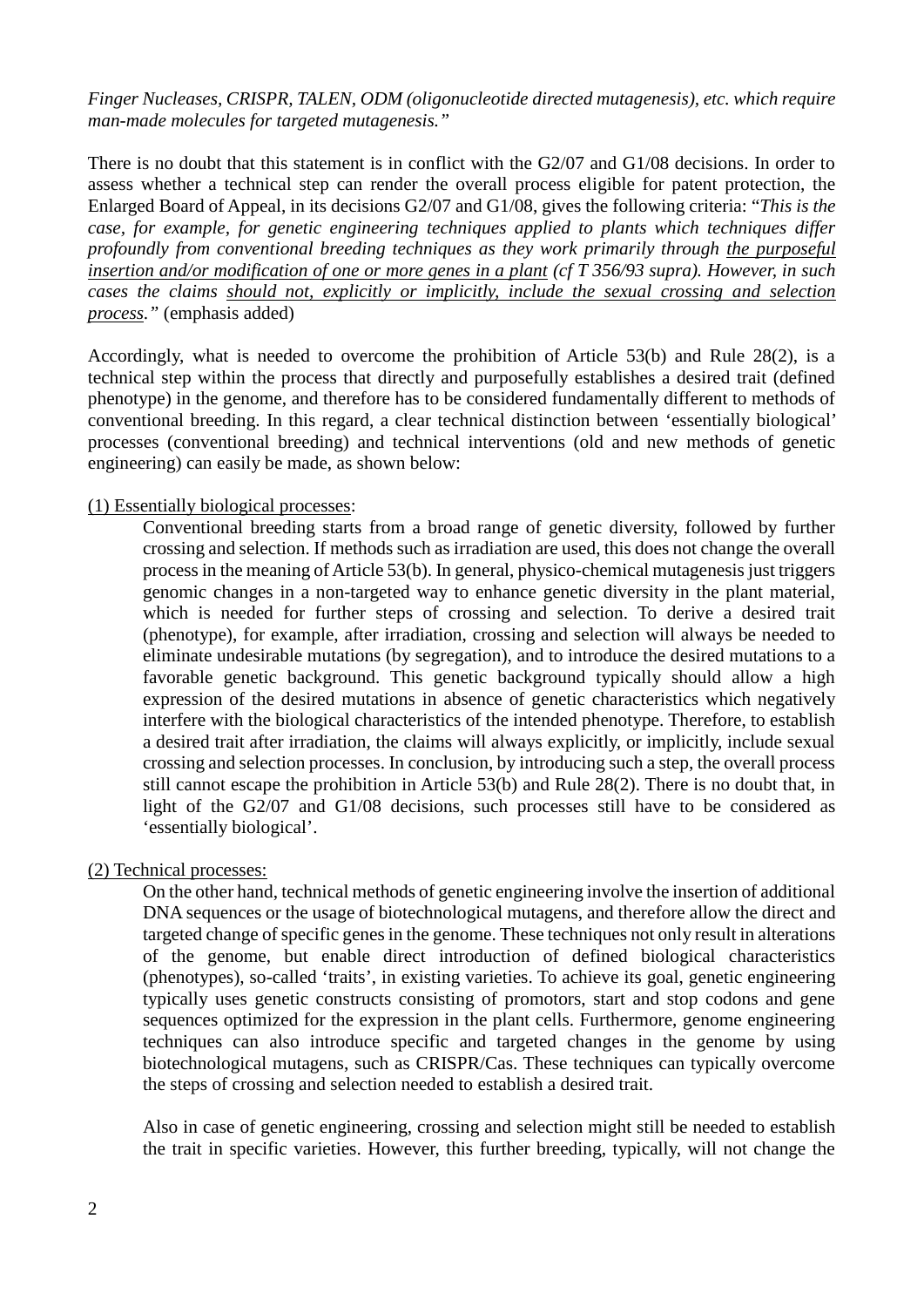biological characteristics of the intended phenotype. Therefore, these genomic techniques can be considered as fulfilling the criteria established in the G2/07 and G1/08 decisions, while processes using steps like irradiation cannot escape the prohibitions in Article 53(b) and Rule 28(2).

To summarize, in view of the G2/07 and G1/08 decisions, the submission of the President is incorrect, because it mixes spontaneous mutations and physico-chemical methods on the one hand with more targeted techniques, such as Zinc Finger Nucleases, CRISPR, TALEN, ODM, on the other hand. Based on the G3/19 decision, this needs to be corrected to make sure that Rule 28(2) will be interpreted correctly in future. Therefore, further clarification is needed by the Administrative Council. We propose the necessary clarification to be decided by the Administrative Council in June 2020. There are several examples of patents granted on plants derived from random mutagenesis after Rule 28(2) was adopted by the Administrative Council in June 2017 (see table 1).

| Patent number and Content<br>Company*       |                                                                 | announced            | Date: grant intended Date: grant of patent<br>published |
|---------------------------------------------|-----------------------------------------------------------------|----------------------|---------------------------------------------------------|
| EP2547766, BASF                             | in 27.07.2017<br>Herbicide<br>resistance<br><b>Brassica</b>     |                      | 27.12.2017                                              |
| EP 2455475, Enza Zaden                      | Melon plants with disease 23.10.2017<br>resistance              |                      | 03.01.2018                                              |
| EP 2966992, Rijk Zwaan<br>(opposed by NPoS) | Lettuce with germination at $ 22.12.2017$<br>higher temperature |                      | 06.06.2018                                              |
| EP 2882280<br>Green4health B.V.             | mutant 29.01.2018<br>Ripening-impaired<br>tomato                |                      | 18.07.2018                                              |
| EP 2931902<br>SESVanderHave N.V.            | Herbicide resistant<br>beets                                    | sugar 23.03.2018     | 01.08.2018                                              |
| EP 3016506, INRA                            | Mutation in the FIDG gene                                       | 16.04.2018           | 12.09.2018                                              |
| EP 2992756<br>House Foods Group             | Onion<br>with<br>pungency                                       | reduced   19.04.2018 | 26.09.2018                                              |
| EP 2681234<br>Enza Zaden, Keygene           | Powdery mildew resistance 25.04.2018<br>in melon                |                      | 03.10.2018                                              |
| EP 2681233<br>Enza Zaden, Keygene           | Powdery mildew resistance 15.05.2018<br>in cucumis              |                      | 24.10.2018                                              |
| EP 2475243, Rijk Zwaan                      | Tomato with long shelf life                                     | 30.05.2018           | 07.11.2018                                              |
| EP 2700721, Cibus                           | Herbicide resistant plants                                      | 26.07.2018           | 02.01.2019                                              |
| EP 2484200, Rijk Zwaan                      | Lettuce with tolerance to<br>disorders                          | 21.09.2018           | 13.03.2019                                              |

**Table 1: Examples of patents granted on plants derived from random mutagenesis after Rule 28(2) was adopted by the Administrative Council in June 2017** 

It appears that the EPO followed a policy of prioritizing the granting of patents to Dutch companies in this **period of time. Possibly, the EPO adopted this policy to raise awareness that not only big international companies are interested in being granted of such patents. However, in the same period of time, most patent applications in conventional plant breeding were filed by BAYER (Monsanto/ Seminis) - see latest report: [www.no-patents-on](http://www.no-patents-on-seeds.org/en/node/628)[seeds.org/en/node/628.](http://www.no-patents-on-seeds.org/en/node/628)**

### **B) Patentability of cells**

Further clarification is also needed for paragraph 51 of the submission by the former President which reads: *"In vitro plant and animal cells are regarded as patentable microbiological inventions".*